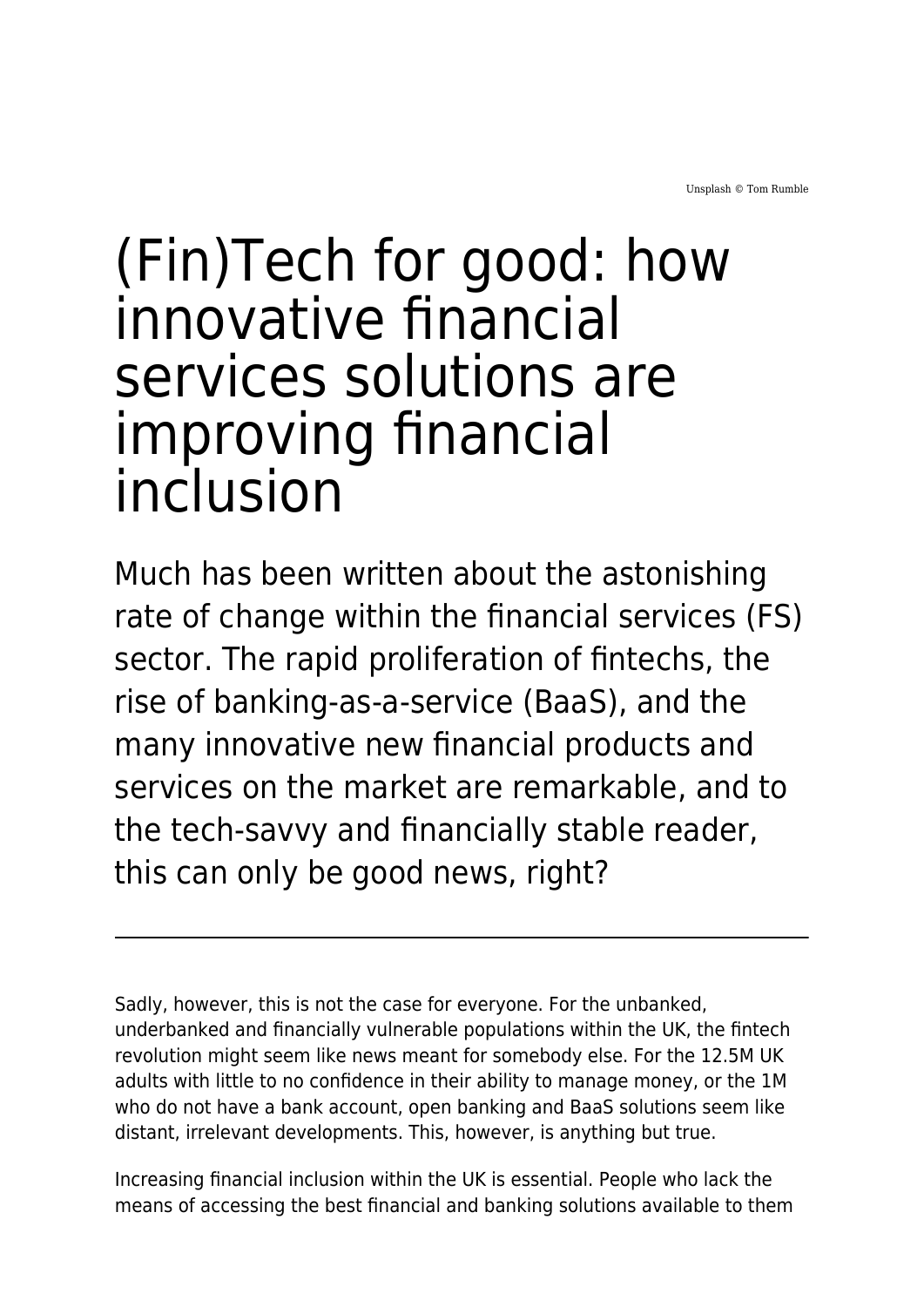are less able to improve their own financial wellbeing or withstand the shocks of unforeseen complications like COVID-19.

14M people - or 28% of adults - experienced a *[direct negative impact](https://financialinclusioncommission.org.uk/)* on their income due to the coronavirus pandemic (as of May 2020), so the proportion of those financially excluded could end up increasing rather than decreasing, and in a country that sees itself as a leader within the financial world, this is unacceptable.

Having access to a greater range of versatile and fairly priced financial services can offer benefits to everyone, and improved information and knowledge sharing about these benefits can lead to more people achieving improved financial wellbeing. In this way, the new generation of fintechs and the agile, customisable services and products being made possible by BaaS and open banking have the power – and the obligation – to help make financial inclusion a reality for everyone.

## How they can help

One of the key causes of financial exclusion is standardised credit scoring factors, which can be a barrier to accessing funds. Judging everyone against the same yardstick fails to take into account the outlying factors that affect the financial health of certain groups and individuals.

Positively, fintech has the power to lower costs, increase speed and accessibility, and allow for more tailored offerings.

Providers today can offer an upfront online decision and release the cash within minutes, empowering customers to check whether they're eligible, and select the right loan for their situation in no time. Fintech also allows for alternatives to traditional lending options – for instance, companies that are able to work closely with startups who have not yet built up the track record of business operations that is often required by a bank.

Moreover, the new tranches of financial offerings being launched by innovative fintechs and non-financial companies through the use of BaaS means that everyone has access to more options when seeking out financial products.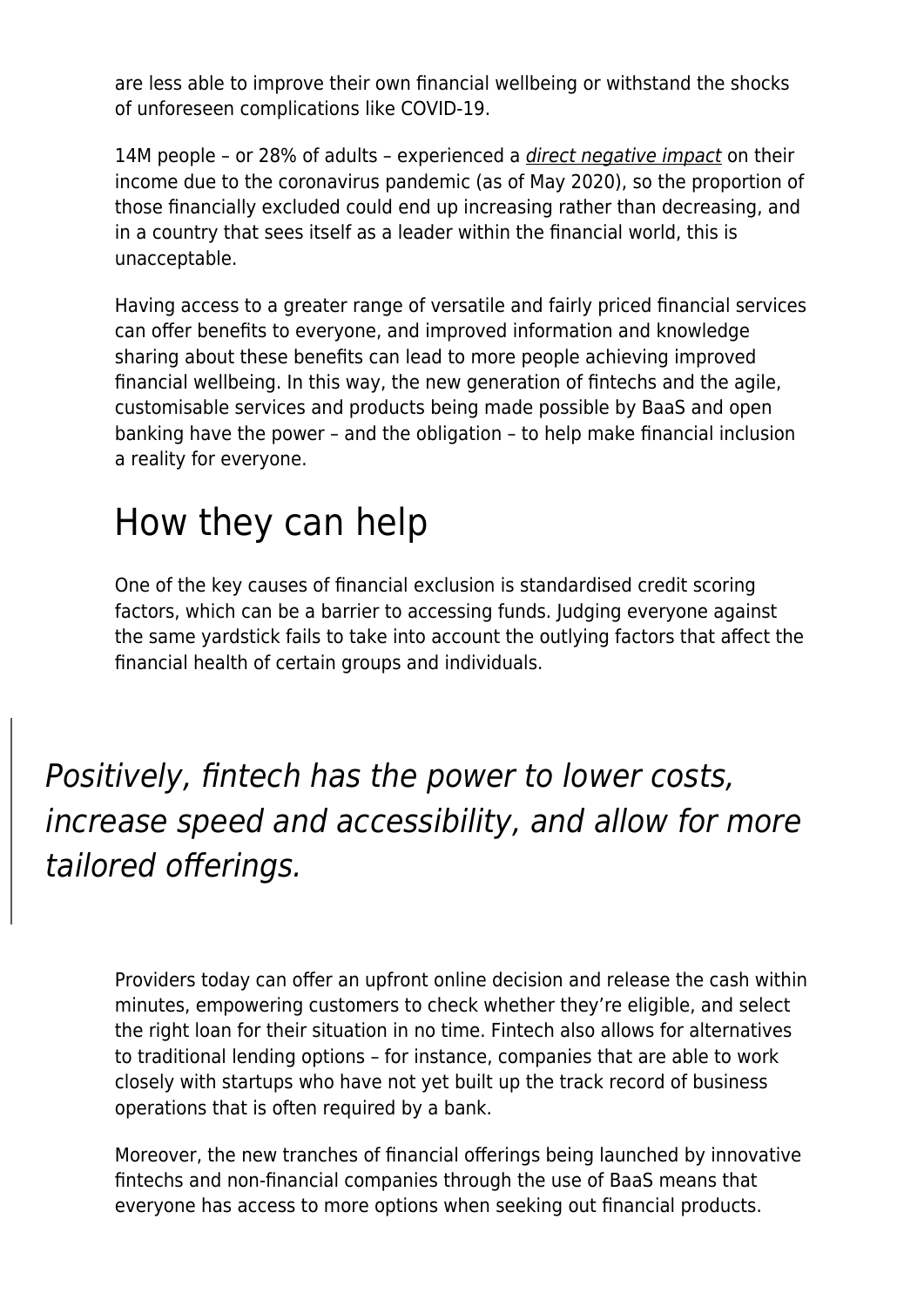Since these are no longer the exclusive property of large banks and providers, fringe demographics that were traditionally unserved by these actors are more likely to be included.

#### Unsplash © K. Mitch Hodge

Open banking has an important role to play in these developments. Not only can smart solutions that are powered by open banking software and APIs help people with limited knowledge of the FS space to find products better suited to their needs, but the interconnected datasets that are generated as a result can also help providers to identify groups that are underserved and provide a roadmap for alternative solutions that can be designed to meet their needs.

This is why it is so important that prominent actors within the FS and fintech space are vocal about the importance of financial inclusion, and keep it in mind as a priority when stating their missions and values. Pricing is a critical element of financial inclusion as well, with many FS products actually proving more expensive to those with lower scores and less capital. By serving smaller groups with tailored products, fintechs can set pricing that allows people to improve their financial wellbeing without hobbling themselves.

# Case study: Fronted

The good that can be done by these products is not just hypothetical – companies that embody this benevolent ideal are currently operational and changing lives as we speak. Given that [19% of UK adults](https://www.ybs.co.uk/media-centre/savings-crisis/index.html) have less than £100 in savings, coughing up one-to-two months' rent as a deposit can be a major obstacle – particularly when moving between properties with a previous deposit held in stasis.

For those without access to superior services, they may be forced to turn to payday loan providers, who might charge exorbitant interest rates in turn for providing a short-term cash boost. Enter neo-lender [Fronted](https://www.maddyness.com/uk/2021/02/19/fronted-launches-uk-first-rent-deposit-loan-product/), a socially minded fintech who have identified low-capital renters as a group in need of a better option. By serving a smaller demographic, they are more aware of the specific needs and challenges that this group experiences, and are able to lend the funds they need at more favourable rates as a result.

This is a perfect example of fintech for good – standing up for the excluded and underserved by